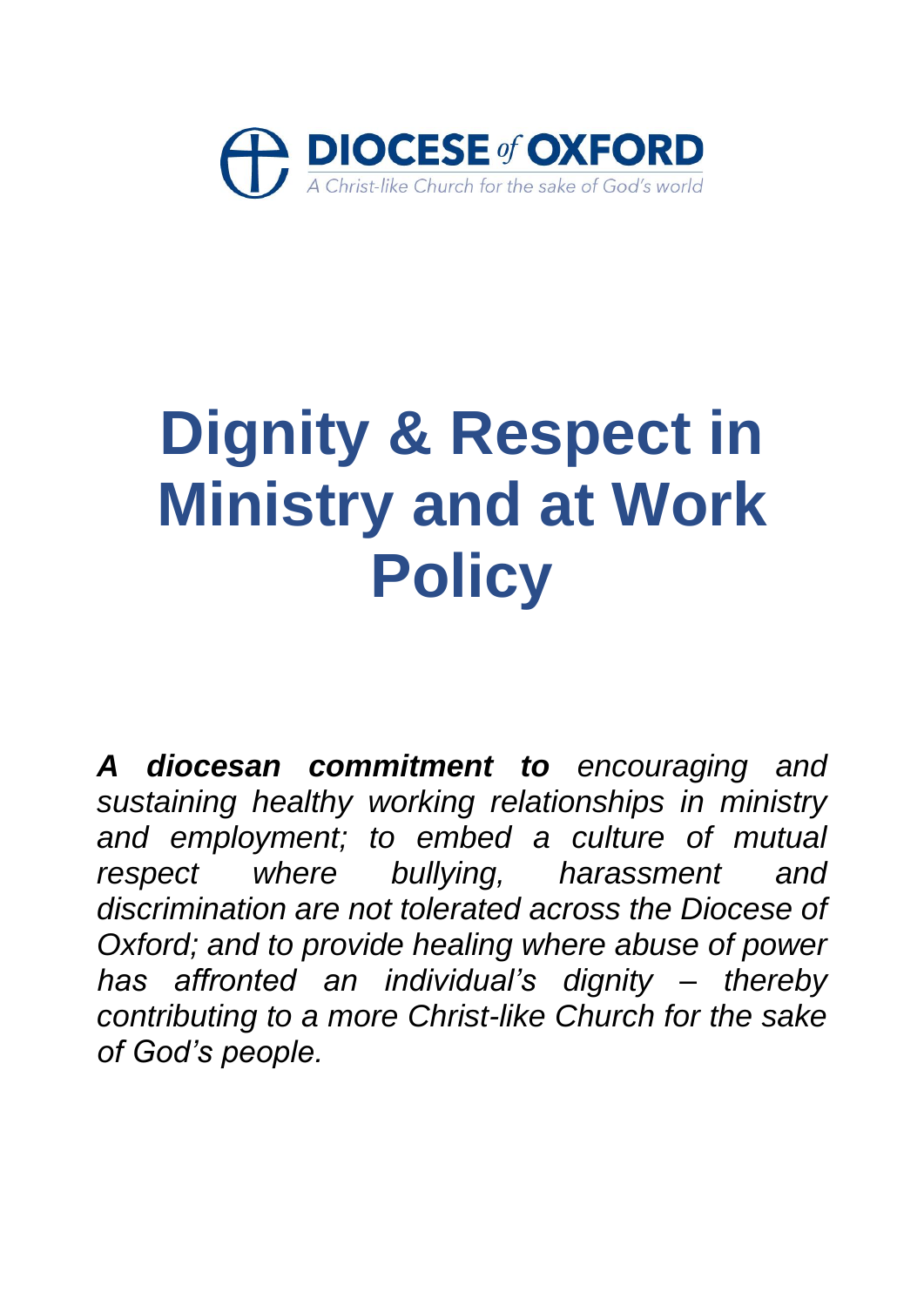# **TABLE OF CONTENTS**

<span id="page-1-0"></span>

|                                                      | 3  |
|------------------------------------------------------|----|
|                                                      |    |
|                                                      | 5  |
|                                                      | 5  |
|                                                      |    |
|                                                      | 8  |
| Patterns of bullying and harassment behaviour        | 9  |
|                                                      | 9  |
|                                                      | 10 |
|                                                      | 10 |
|                                                      | 11 |
|                                                      | 11 |
| Procedures for dealing with allegations and concerns | 12 |
|                                                      | 12 |
|                                                      | 12 |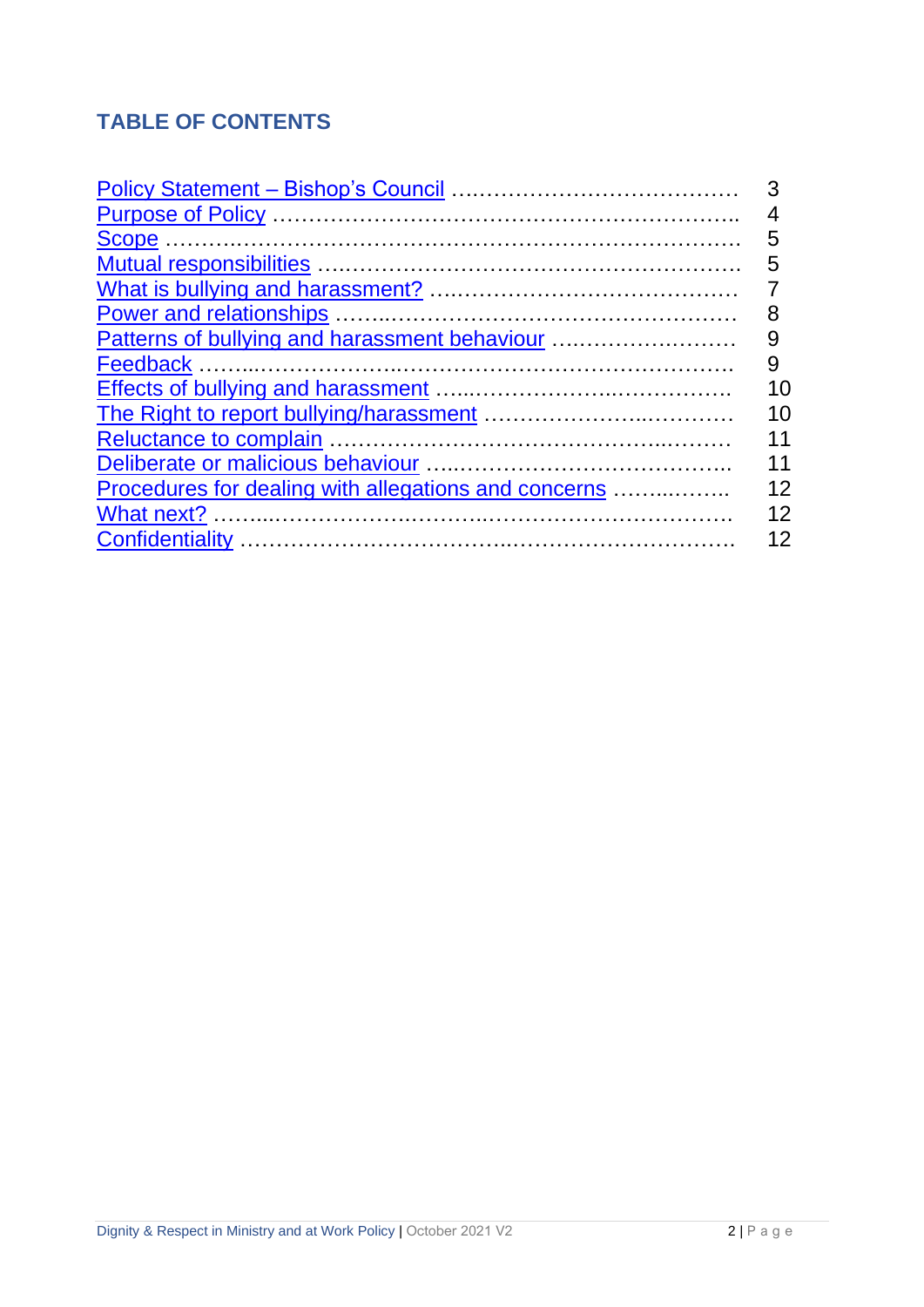# **Policy Statement – Bishop's Council**

The Church is required by God to foster human relationships of the utmost integrity, truthfulness, and trustworthiness. Lack of respect, bullying, harassment and discrimination have no place and will not be tolerated in the Diocese of Oxford.

We recognise the importance of embedding a culture of mutual respect where individuals. whether lay or ordained, employed or working on a voluntary basis, feel safe and treat each other with dignity and respect. Committed to promoting positive workplace relationships, we adopt the following principles:

- ❖ A commitment to promoting dignity and respect to all
- ❖ Zero tolerance of bullying and harassment
- ❖ Nobody should be made to feel unwelcome or alone.

In addressing these matters, we commit to reflecting our diocesan values in everyday ministry and work. Any allegation deserves a quiet, measured, and contemplative consideration in which compassion is shown to both the complainant/ alleged victim and the alleged perpetrator. Courage will be needed to come forward when troubled as a victim in a pastoral or work setting - and in being ready, where the instigator of wrong behaviour has been identified, to accept the need to change.

This means participating in training relating to this policy, seeking timely expert professional advice where appropriate and providing suitable resources to facilitate prompt, fair, confidential and sensitive handling of concerns raised. Every single complaint will be taken seriously, thoroughly investigated and processed using diocesan procedures outlined here to ensure satisfactory resolutions for all concerned.

Dignity and respect are requisites for a healthy professional environment where everyone feels valued performing work that is meaningful to the Diocese of Oxford and boosts our reputation for being a great place to work and a Christ-like Church.

Together, all of this will help promote positive relationships and build an environment where lack of respect, bullying, harassment, and unlawful discrimination is much less likely to occur and more readily addressed when it does.

+Steven Oxford On behalf of Bishop's Council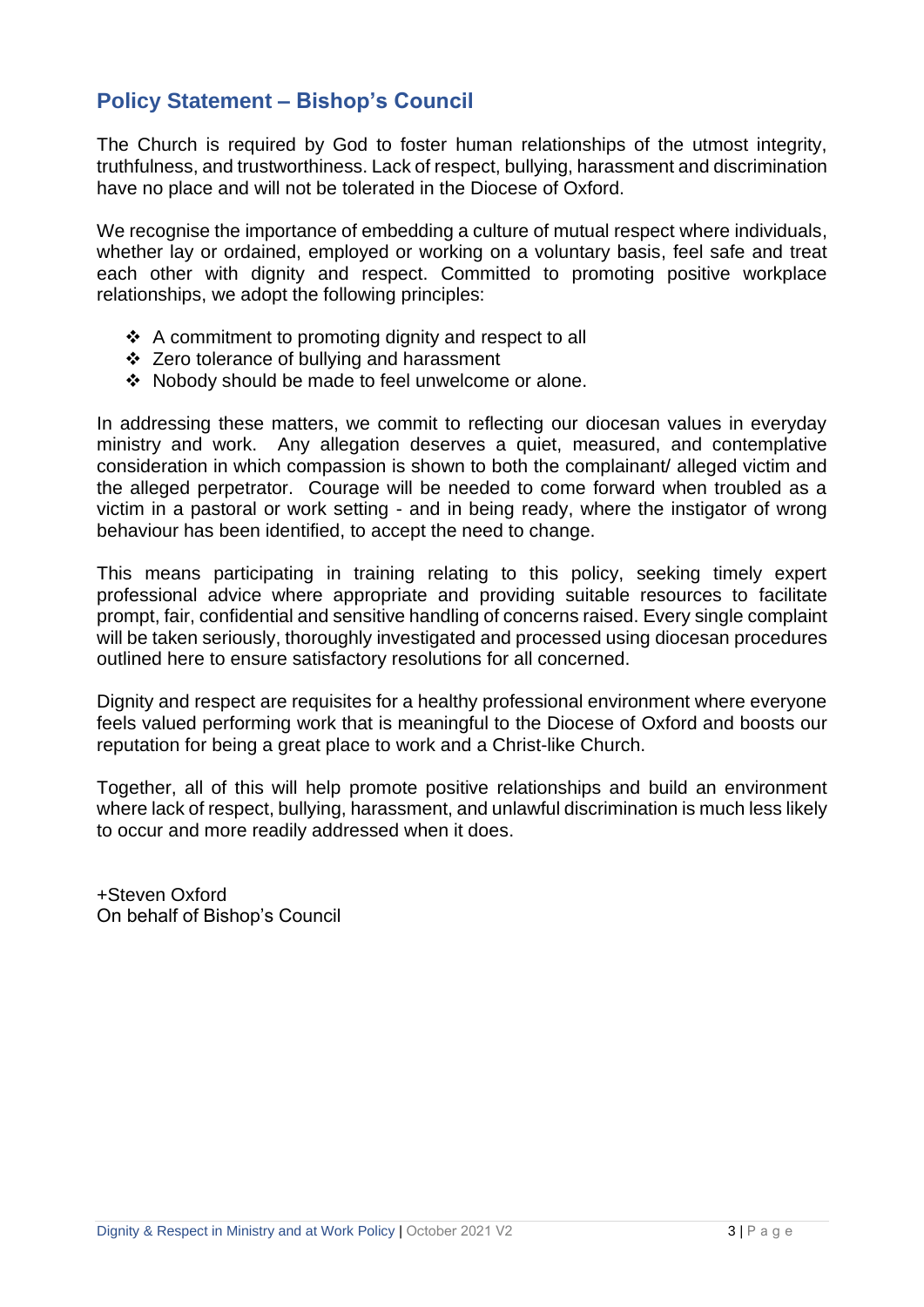# <span id="page-3-0"></span>**Purpose of Policy**

The Church welcomes us all regardless of age, colour or ethnicity, religion or belief, sexuality, gender, disability, or nationality - or indeed Church traditions. The Bible helps us to learn how to love and serve everyone. God's word stands for honesty, equality, kindness, compassion; for treating people the way you want to be treated and for helping those in need.

These are unchanging values even as our world is changing in new and unprecedented ways. We must think afresh about inequalities in our communities, imbalances in power relationships, and what it means to be human in those settings. Within God's worshipping community, we need to be the best Church we can be in and for these times. As the Church, we are called to create a loving community that models our diocese's common vision to be a more Christ-like Church for the sake of God's world, led through our values of being compassionate, contemplative, and courageous in all that we do.

Jesus' 'golden rule' citing Leviticus is "Do unto others as you would have them do unto you." (Mt 7:12) The question, "Would I want that said or done to me?" should be asked by us of ourselves before taking any action involving others. Neither should we fail to do the good things we would expect of others. Nevertheless, we are all less than perfect. For a variety of reasons and sometimes unknowingly, people occasionally use behaviour that is considered by others unacceptable. An essential first step in both preventing and dealing with such failures when they occur is to acknowledge, recognise and address the concern at hand. Jesus directs us to do this and lays out a process for it within the Church (Mt 18:15-17).

Fostering a culture where an admission of failure is met with understanding and forgiveness, as opposed to blaming and retribution, will encourage honest self-reflection that could, in turn, lead to an apology and thus rebuild relationships. Early interventions are likely to lead to positive outcomes. Whilst human weakness may explain bullying and harassment, it by no means excuses it. If left undealt with it can often escalate; with appropriate support, the relationship can often be restored.

In everything, do to others what you would have them to do to you. Bullying and harassment, whether intentional or not, can greatly undermine the effectiveness and witness of Christians and the Church to which they belong. They are also deeply hurtful for those involved. Crucially, in a Christian setting, the call to love and forgive may lead individuals who feel bullied or harassed to hesitate or even refrain from seeking appropriate help and support.

**Therefore, the purpose of this policy is to set out the framework in which bullying and harassment can be defined and recognised and wherever possible, behaviours changed, relationships rebuilt with trust restored. What was damaged in ministry and work can be made effective once again, if tackled promptly and appropriately.**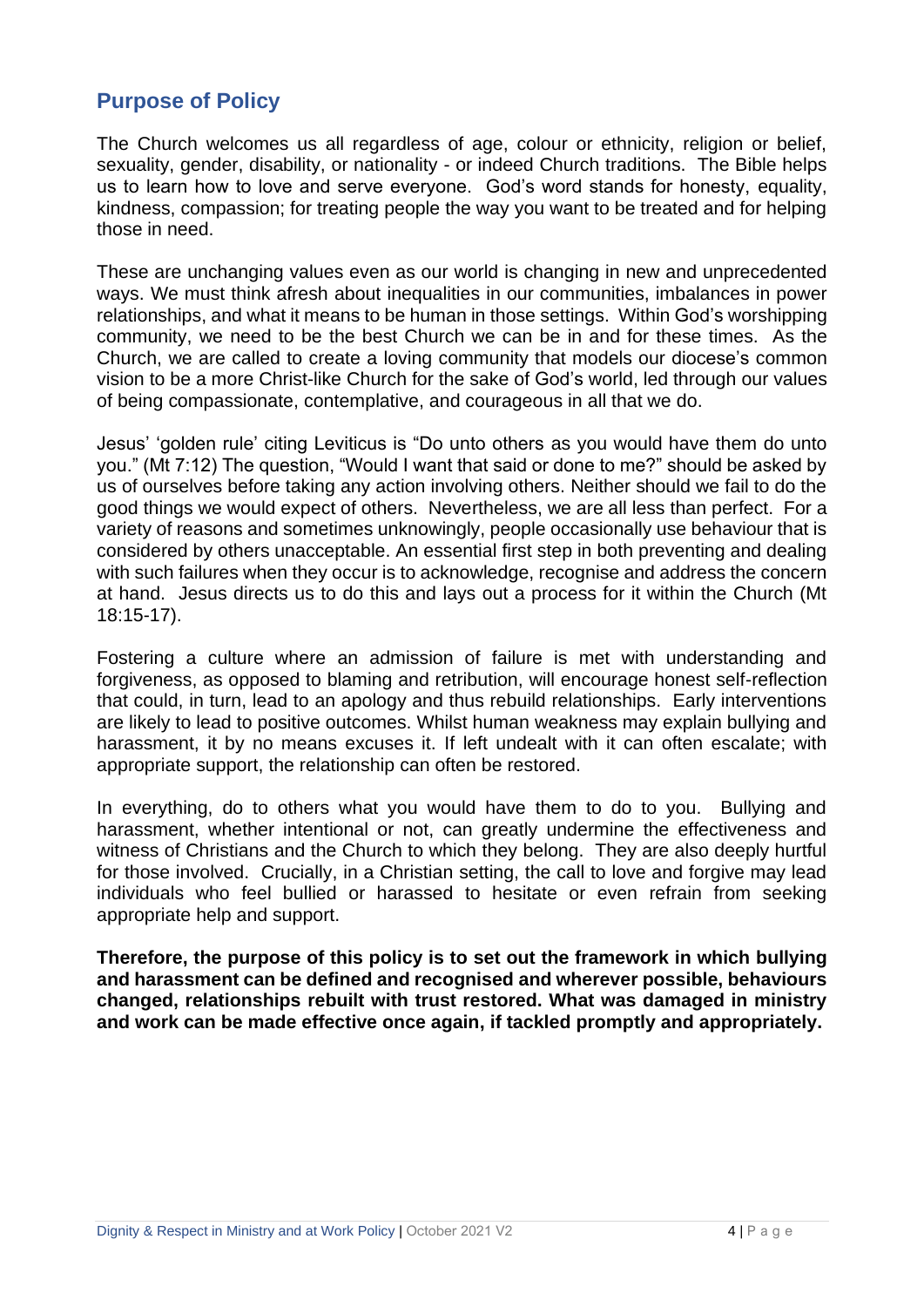#### <span id="page-4-0"></span>**Scope**

This Policy and the Procedure that accompanies it, apply to the behaviour of clergy on common tenure or those who hold other Bishop's licences, ODBE/ODBF employees, all Licenced Lay Ministers (LLMs), PCC employees, Churchwardens and elected members of the PCCs. They also apply to behaviour by volunteers, visitors and third parties (including contractors and trustees or an individual who has been affected by another individual who holds a role within the Diocese of Oxford).

This Policy and the Procedure that accompanies it, apply to behaviour both on and beyond the Diocese of Oxford premises and parishes during conferences, trips, events as well as inside and outside usual working hours. They can apply to behaviour that has a connection, either directly or by reasonable inference, to the Diocese of Oxford and/ or may bring the Diocese into disrepute.

#### <span id="page-4-1"></span>**Mutual responsibilities**

The Diocese of Oxford has a legal responsibility under the [Equality Act 2010](https://www.gov.uk/guidance/equality-act-2010-guidance) to prevent and protect unlawful bullying, harassment, discrimination and/ or victimisation and other behaviour prohibited by the Act, on the grounds of someone's protected characteristics (Age, Disability, Gender Reassignment, Race, Religion or Belief, Sex and Sexual Orientation). This includes fulfilling the requirements of the [statutory Sexual harassment](https://www.equalityhumanrights.com/sites/default/files/sexual_harassment_and_harassment_at_work.pdf)  [and harassment at work: technical guidance](https://www.equalityhumanrights.com/sites/default/files/sexual_harassment_and_harassment_at_work.pdf) first published on 15 January 2020.

The Diocese of Oxford will ensure that all reports under this policy are treated seriously and in a sensitive manner, with due regard to confidentiality and the rights of all parties involved. All parties will receive support through the internal and/ or external available sources.

Furthermore, the Diocese of Oxford will ensure this policy is accessible to all and is widely promoted using a variety of methods to raise awareness and instil the importance of dignity and respect in ministry and at work.

Each individual can reasonably expect to:

- Be treated with dignity and respect;
- Be treated fairly and without discrimination;
- Disagree and present alternative views;
- Challenge and be assertive;
- Be consulted on decisions that affect their work;
- Have their contribution recognised.

**Each individual** also has the following responsibilities:

- To demonstrate dignity, respect, and integrity in all interactions with others;
- To appropriately challenge inappropriate behaviours when it occurs;
- To respect the authority and decisions of others;
- To participate openly in the investigation of complaints;
- To provide support to individuals who are experiencing bullying or harassment and respect their confidence;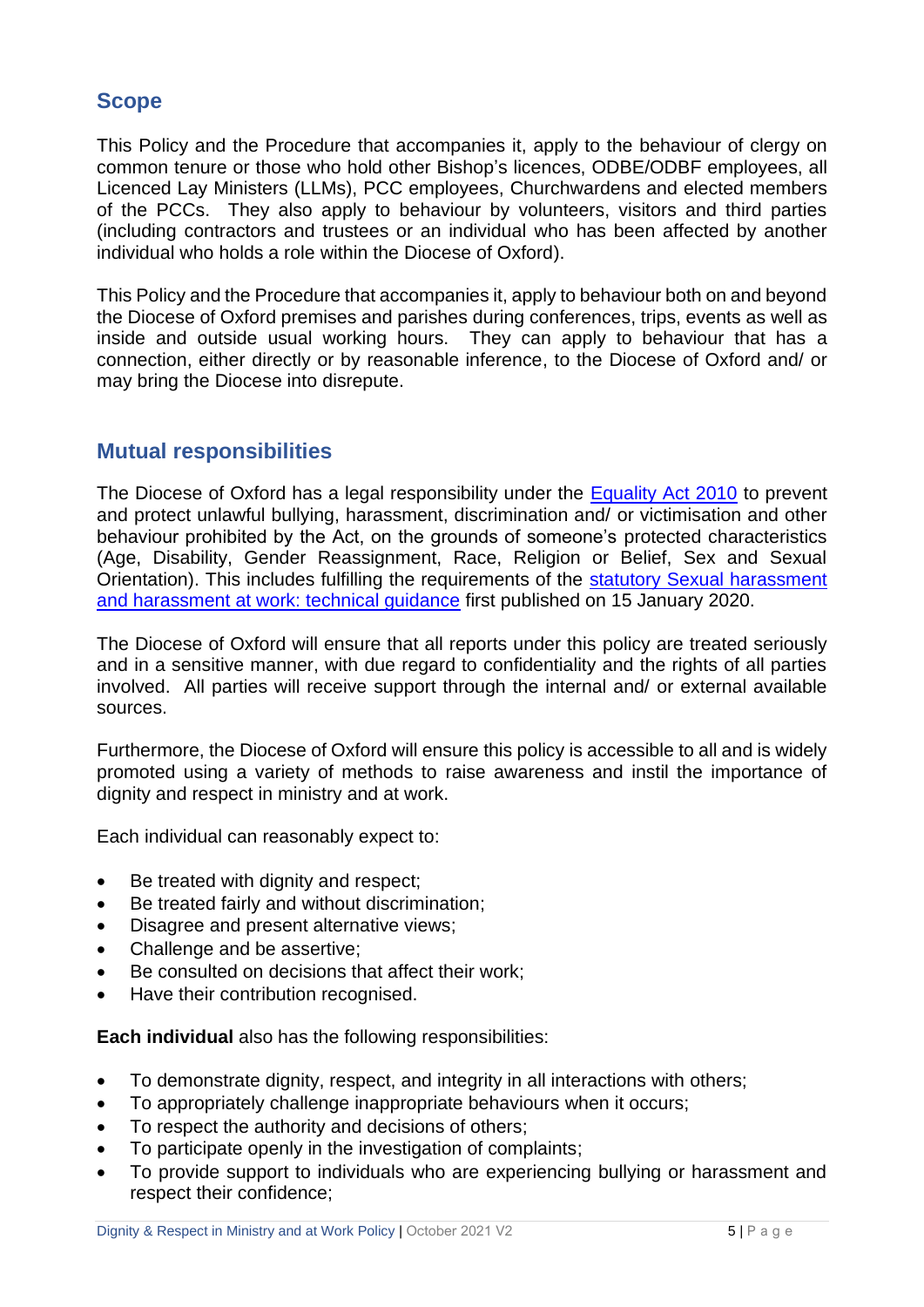- To report any unfair treatment witnessed to the relevant manager or supervisor if it causes personal discomfort.
- Undertake relevant training as part of their induction as well as their continuous personal and professional development and apply this to their ongoing practice.

In addition to the above, **those with management or supervisory responsibilities** (e.g., HoD, Bishop/ Archdeacon/ Area Deans/ Incumbents) are required to:

- Lead by example, role modelling positive inclusive behaviour, promoting a culture of dignity and respect within their area of work and an environment where individuals feel able to raise complaints without fear of victimisation;
- Communicate, implement and promote this policy, making sure everyone within their area of responsibility is aware of it, understands their responsibility and has received the appropriate training;
- Manage/ supervise their individuals fairly and in line with all the diocesan HR policies and procedures, taking action when necessary to ensure their working environment is free from bullying and harassment;
- On receipt of any allegation/ concerns relating to bullying, harassment, discrimination, or victimisation, act as promptly and effectively as possible in accordance with the relevant procedure;
- Undertake actions to help resolve allegations/ concerns informally wherever possible and appropriate;
- Learn from any concerns raised (where these are founded e.g., following an investigation) and take the appropriate action to prevent or mitigate any reoccurrence;
- Keep a record of reported incidents and action following any allegation made;
- Refer any individual who may be suffering stress or anxiety related to bullying or harassment to the relevant service/s

**Human Resources** (HR) have the responsibility to:

- Regularly review this policy ensuring its continuous commitment to promoting dignity and respect in ministry and at work;
- Provide support and advice to managers and supervisors in managing these types of situations;
- Work with all parties to identify an appropriate resolution;
- Safeguard confidential information on bullying, harassment and discrimination cases, escalating accordingly if a criminal offence such as physical or sexual assault and/ or an immediate threat to safety has been committed/ suspected.

#### **Authorised Listeners** have the responsibility to:

- Be available to any member of the clergy, employee, or laity to listen and discuss the individual's situation;
- Provide clear information, help and guidance about the options available, the next steps to take and how best to take them;
- Signpost the individual to the relevant resources and offer support throughout the process.
- <span id="page-5-0"></span>• Remain unbiased, impartial and maintain confidentiality.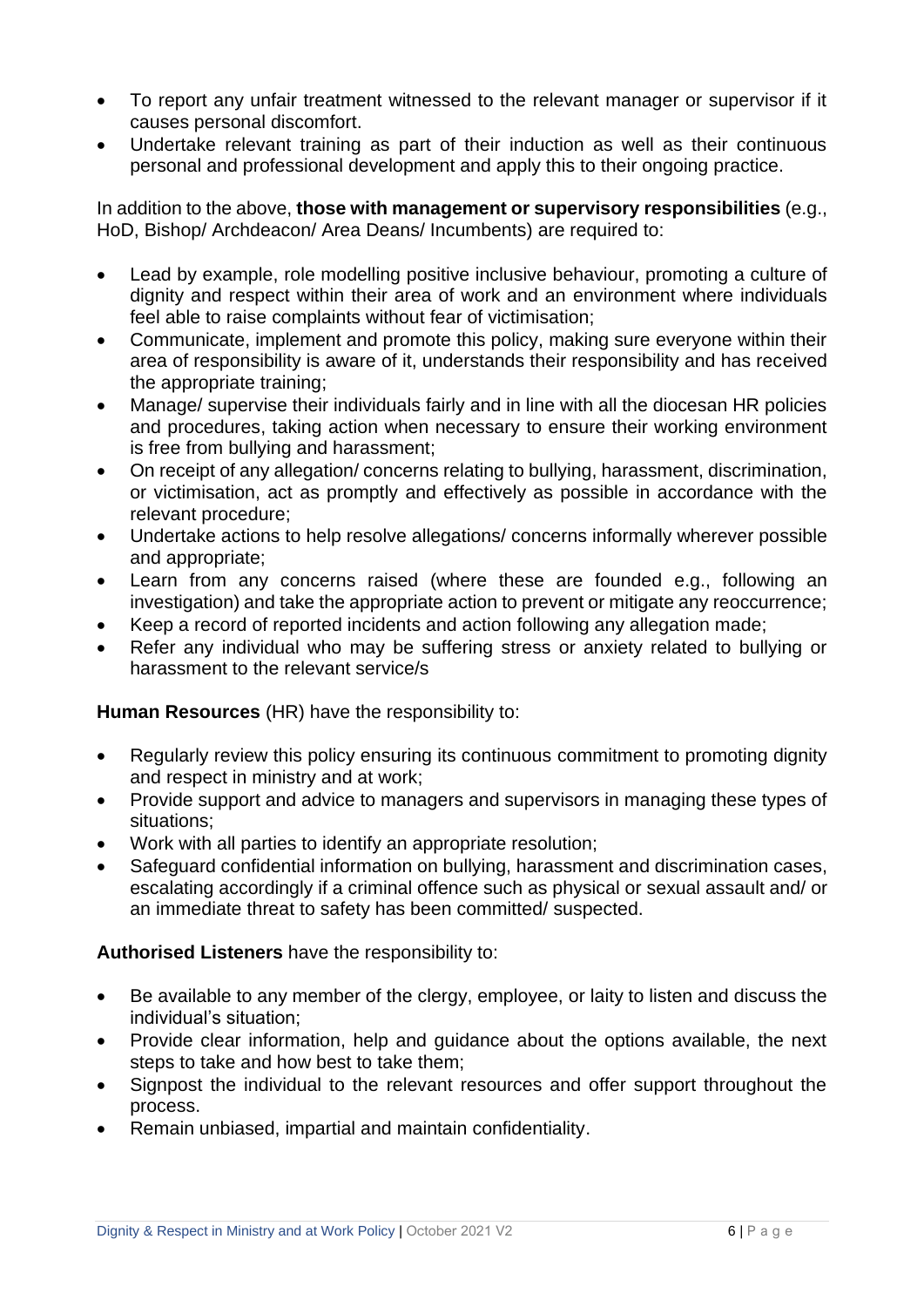# **What is bullying and harassment?**

Any behaviour that could potentially undermine someone's dignity and respect should be regarded as unacceptable. If it is not challenged, it is likely to escalate and lead to significant difficulties for all concerned.

In establishing the links between 'unacceptable behaviour', 'bullying' and 'harassment' as well as drawing together the common themes and issues the following broader definition may be helpful:

"Any behaviour, always involving a misuse of power, which an individual or group knows, or ought reasonably to know, could have the potential effect of offending, humiliating, intimidating or isolating an individual or group should be regarded as unacceptable in the work-place, which includes the context of a parish.

'Unacceptable behaviour' changes its label to 'bullying' or 'harassing behaviour' when it causes actual harm or distress to the target/s, normally but not exclusively, after a series of incidents over a prolonged period of time.

"Lack of intent does not diminish, excuse or negate the impact on the target, or the distress caused. The degree of intent is only relevant in terms of how the behaviour should be challenged and the issued subsequently resolved."

*Fergus Roseburgh for The Children's Society. March 2007.*

Similarly, the Advice, Conciliation & Arbitration Service states that: **"… Bullying** may be characterised as offensive, intimidating, malicious or insulting behaviour, an abuse or misuse of power through means that undermine, humiliate, denigrate or injure the recipient".<sup>1</sup> It is a behaviour from a person or group towards another person or group that is unwanted and makes one feel uncomfortable by isolating the person and focusing on distorted or fabricated allegations. It often includes threats, abuse, teasing and practical 'jokes' which make the recipient feel upset, threatened, humiliated or vulnerable. For the most common forms [of bullying and harassment, please see Appendix A.](https://d3hgrlq6yacptf.cloudfront.net/61f2fd86f0ee5/content/pages/documents/appendix-a-examples-of-bullying-harrassment-or-sexual-harassment-behaviour.pdf)

Bullying is not defined by law. However, should it be related to one of the 'Protected Characteristics' as defined in the Equality Act 2010, it is likely to constitute **harassment** under this Act and be unlawful. Refer to Appendix B [for examples of behaviour that may](https://d3hgrlq6yacptf.cloudfront.net/61f2fd86f0ee5/content/pages/documents/appendix-b-examples-of-behaviour-that-may-constitute-harassment-under-the-equality-act-2010.pdf)  [constitute harassment under this Act.](https://d3hgrlq6yacptf.cloudfront.net/61f2fd86f0ee5/content/pages/documents/appendix-b-examples-of-behaviour-that-may-constitute-harassment-under-the-equality-act-2010.pdf)

The **Equality Act 2010** provides a legal framework to protect the rights of individuals gives and advance equality of opportunity for all. It protects against discrimination, harassment, and victimisation through nine "protected characteristics" - Age, Disability, Gender Reassignment, Marriage and Civil Partnership, Pregnancy and Maternity, Race, Religion or Belief, Sex or Sexual Orientation.

**Harassment, as defined in the Equality Act 2010,** is "unwanted conduct related to a relevant protected characteristic, which has the purpose or effect of violating an individual's dignity or creating an intimidating, hostile, degrading, humiliating or offensive

Dignity & Respect in Ministry and at Work Policy | October 2021 V2 7 | P a g e

<sup>&</sup>lt;sup>1</sup> Bullying and harassment at work, ACAS (Advice, Conciliation & Arbitration Service) – June 2014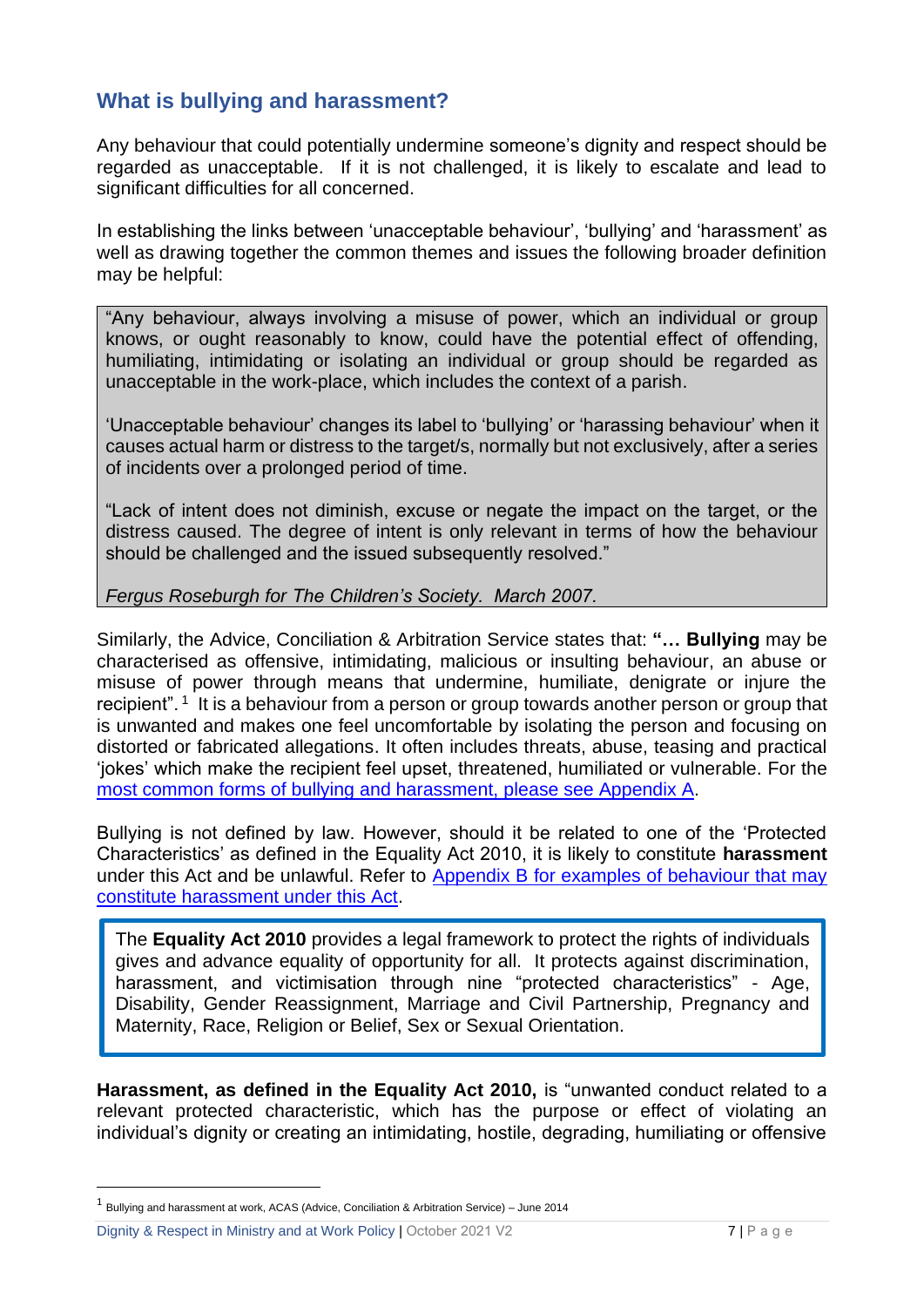environment for that individual".<sup>2</sup> Unwanted behaviour could include physical gestures, abuse, jokes, spoken or written words or offensive emails and expressions. It may be a one-off or continuous incident. The impact of harassment needs to be recognised. People suffering harassment need to have confidence they are being listened to and taken seriously.

Furthermore, **discrimination** means treating a person unfairly or less favourable because of who they are or because they possess certain protected characteristics.

Some people think that sexual remarks, for example, 'jokes' and touching is just a bit of fun at work, that racial stereotypes, anti-gay banter, or name-calling related to age or disability are only objected to by those with no sense of humour. But where this attention is unwanted, it can cause a great deal of distress, through embarrassment, intimidation, isolation, and exclusion and is likely to constitute harassment. Our commitment against lack of respect, bullying, harassment, and discrimination is not about stopping social banter between friends but ensuring that all members feel safe and comfortable in their working environment.

Employees and officeholders can bring complaints under this Act and other legislation covering discrimination and harassment.

**Sexual harassment** is a form of unlawful discrimination under the Equality Act 2010. Sexual harassment is unwanted behaviour of a sexual nature which can violate your dignity, make you feel intimidated, degraded, or humiliated and/ or creates a hostile or offensive environment.

You do not need to have previously objected to someone's behaviour for it to be considered unwanted. Additionally, the law says its sexual harassment if the behaviour is either meant to or has the effect described above. What some people might consider as joking, 'banter' or part of their 'friendliness" can still be sexual harassment if the behaviour is of a sexual nature and it is **unwanted**.

If you are treated badly or less favourably because of your reaction to sexual harassment, you may have a claim under the Equality Act. The Act says this is also harassment. You are protected if you reject or submit to the harassment.

#### <span id="page-7-0"></span>**Power and relationships**

Power in the context of human relationships is the capacity to influence the behaviour, thoughts, emotions and attitudes of other people. This is the power to make things happen in human society or to resist and prevent change and is derived from a variety of sources. Human power can be used for good or ill. It is life-enhancing when used well but is damaging and potentially dangerous when used to dominate or control. To understand [the culture of the Church as it relates to power and relationships, please see Appendix C.](https://d3hgrlq6yacptf.cloudfront.net/61f2fd86f0ee5/content/pages/documents/appendix-c-power-and-authority-in-the-church-.pdf)

**Spiritual Abuse** is a form of emotional and psychological abuse that is characterised by a systematic pattern of coercive and controlling behaviour in a religious context. Spiritual abuse can have a deeply damaging impact on those who experience it. Therefore, the focus must be on creating healthy Christian cultures in which everyone thrives and where

Dignity & Respect in Ministry and at Work Policy | October 2021 V2 8 | P a g e

<sup>2</sup> Bullying and harassment at work, ACAS (Advice, Conciliation & Arbitration Service) – June 2014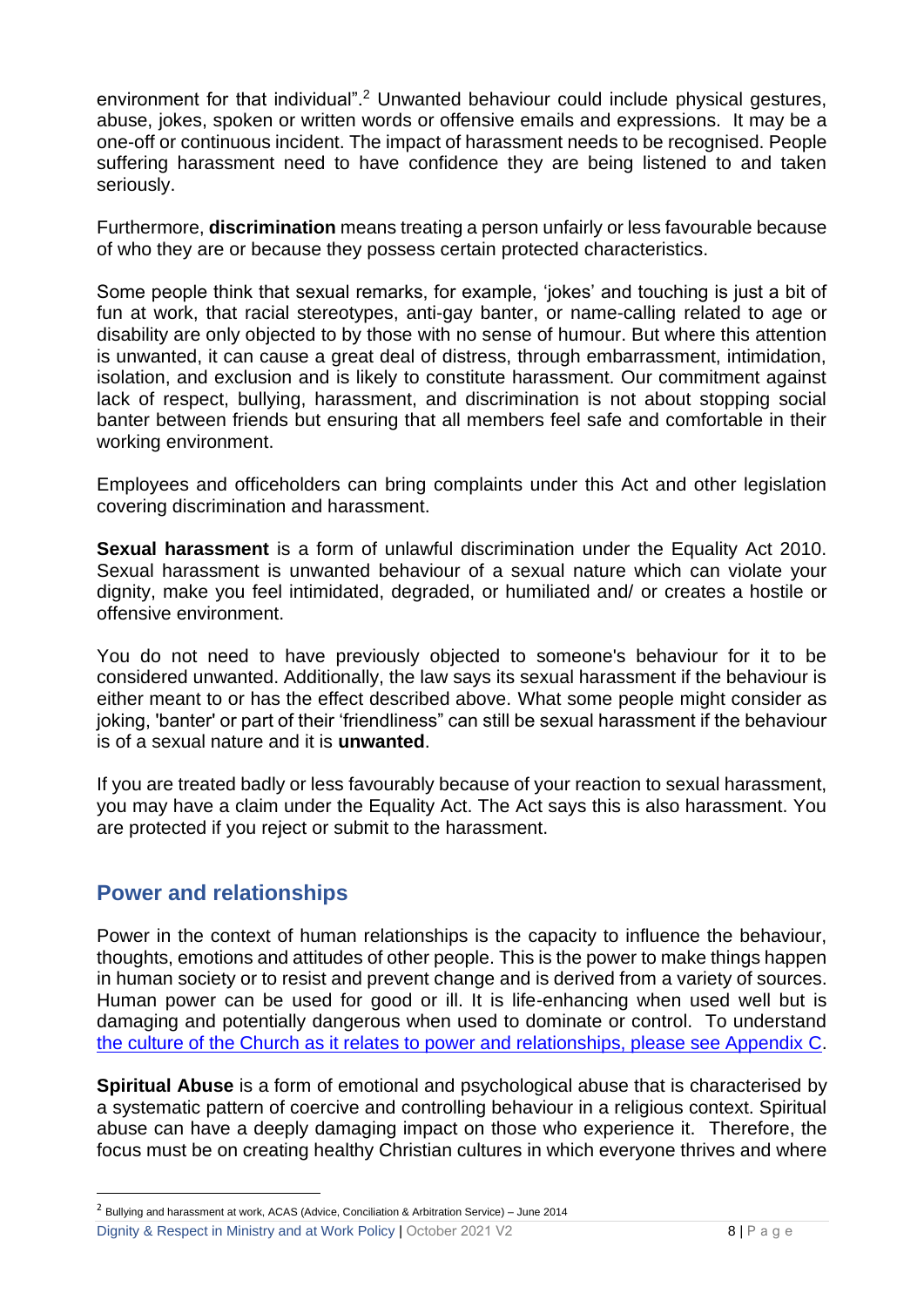coercive and controlling behaviour can be challenged wherever it is exhibited. Such abuse may include *"manipulation and exploitation, enforced accountability, censorship of decision-making, the requirement of secrecy and silence, coercion to conform, control through the use of sacred texts or teaching, the requirement of obedience to the abuser, the suggestion that the abuser has a 'divine' position or isolation as a means of punishment, and superiority and elitism."*

#### <span id="page-8-0"></span>**Patterns of bullying and harassment behaviour**

**Bullying** is often not obvious to others and may have to be identified through the exploration of patterns of behaviour. When bullying behaviours are covert and passive it can be particularly difficult to complain because each incident on its own appears trivial. It may be the constant repetition and sustained nature or conversely the unpredictability of behaviour, which transforms seemingly trivial incidents into bullying or harassment.

Some people, because of previous experiences of being bullied or abused, or of knowing someone who has previously been bullied or abused, whether as a child or in adult life, maybe more vulnerable. This does not mean they are to blame for what is happening. Responsibility remains with the alleged perpetrator. Those who bully often sense who are most vulnerable or lacking in power and repeat patterns of bullying behaviour in different contexts.

Sometimes patterns of bullying behaviour seem to be endemic in particular parishes, benefices, or organisations. Such behaviour may have become entrenched because of failures in structures, poor leadership, or through domination by particular individuals, families, or groups, sometimes over many years. In these situations, a newcomer, e.g., a new incumbent or curate, can be on the receiving end of increased bullying and can find this particularly difficult to challenge.

Bullying is most easily identified when it is continuous, frequent, repetitive, and part of an overall pattern. However, some abuse is serious enough to be recognised even if the behaviour occurred only once and is therefore not normally defined as bullying. Often, there are no witnesses and the victim is afraid of taking action.

# <span id="page-8-1"></span>**Feedback**

Behaviour considered bullying or harassment by one person may be considered firm management or forthrightness by another. It is, therefore, important to distinguish between bullying and harassment and respectfully given constructive feedback or disagreement with beliefs or opinions. Setting reasonable performance goals, standards, or deadlines, giving reasonable directives, feedback or assessments of performance or behaviour, or taking legitimate disciplinary action are not bullying or harassment. These are sometimes interpreted as bullying or harassment because the recipient is not used to being challenged or asked to account for their actions. Alternatively, the person giving feedback may lack skills in giving respectful and effective feedback and may need guidance and training in how to do this without causing unnecessary stress and distress.

It is legitimate to raise genuine concerns about performance and behaviour. However, this needs to be done sensitively and without aggression, in the awareness that no-one likes being criticised and that the aim is to improve performance and not to undermine the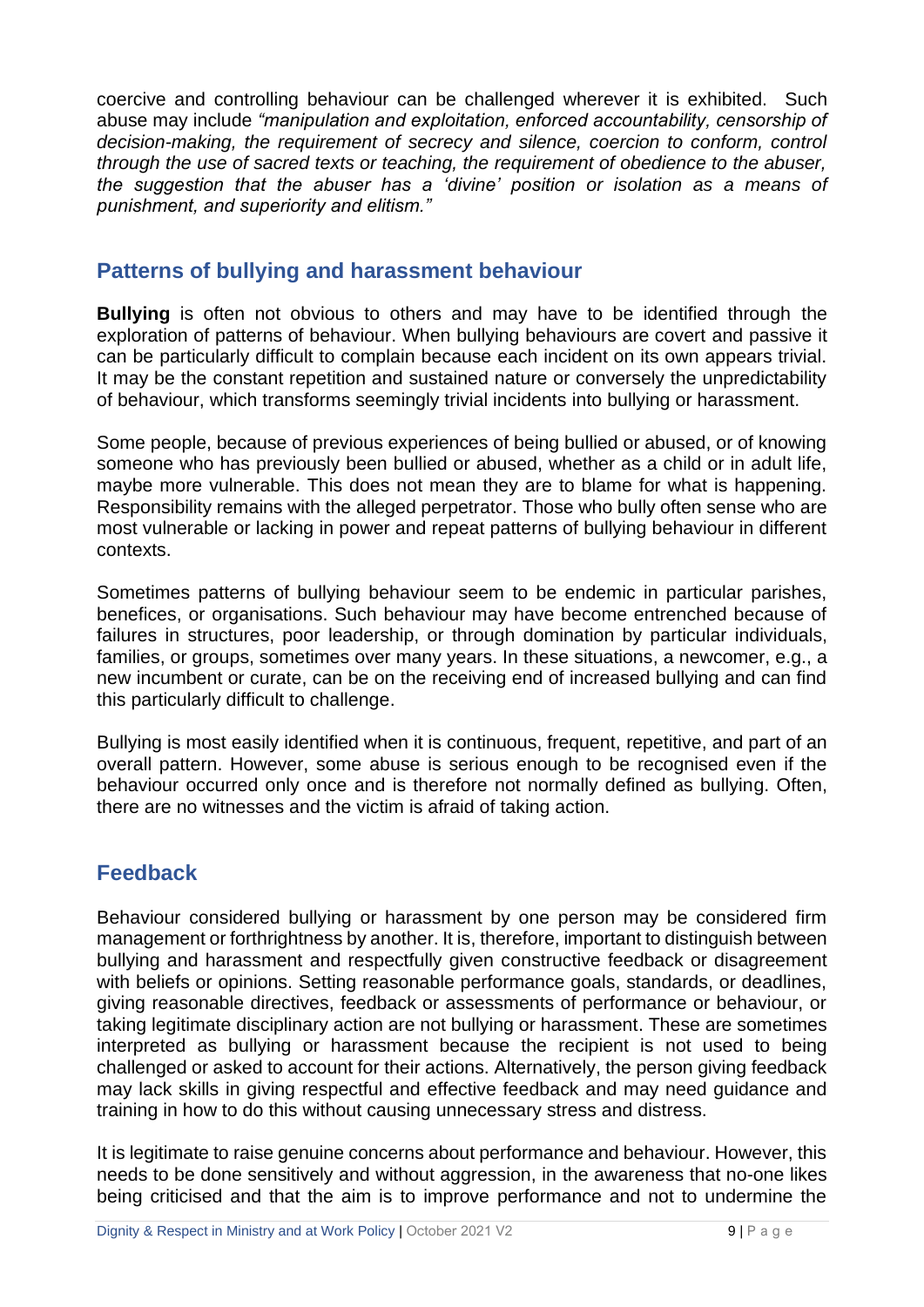person. Effective feedback offers the maximum useful information with the minimum of stress or threat. Feedback should not be given in a public situation and must avoid threats or intimidating behaviour such as shouting, swearing or personal insults. It should be specific and accurate, describing the action/s, not the person, avoiding judgemental labels (thoughtless, selfish, inconsiderate, incompetent etc.) and generalisations or exaggerations ('You never …' 'You always ...').

Differences in attitude, management/ supervisory styles coupled with culture and the misinterpretation of social signals can mean that what is perceived as bullying or harassment by one person may not seem so to another. It is, therefore, important to have an understanding of what is considered healthy conflict and firm management/ supervision opposed to that of a bullying nature, remembering the importance of how it is perceived.

The key principles of good management are to treat staff/ officeholders fairly, communicate effectively and use appropriate measures to support performance improvements. For an extended list of [examples of behaviours, conflict, and firm but fair](https://d3hgrlq6yacptf.cloudfront.net/61f2fd86f0ee5/content/pages/documents/appendix-d-examples-of-acceptable-and-unacceptable-behaviours-healthy-vs-unhealthy-conflict-and-firm-but-fair-management-approaches.pdf)  [management approaches refer to Appendix D.](https://d3hgrlq6yacptf.cloudfront.net/61f2fd86f0ee5/content/pages/documents/appendix-d-examples-of-acceptable-and-unacceptable-behaviours-healthy-vs-unhealthy-conflict-and-firm-but-fair-management-approaches.pdf)

### <span id="page-9-0"></span>**Effects of bullying and harassment**

Bullying and harassment cause the recipient to feel anxious and humiliated. A person who is being bullied is likely to feel isolated and disempowered and fear that they will not be believed. They may fear that, if they complain that they find the actions of others intimidating, they risk being accused of over-reacting, of being weak or not up to the job and lacking resilience. For example, a woman may feel especially vulnerable in making a complaint against a man in a leadership position within the Church, fearing that her perspective and experience may not be understood by male senior staff; or a curate may be reluctant to tell their training incumbent about the intimidating behaviour of a churchwarden.

Someone being bullied may feel anger and tries to retaliate, giving the person who is bullying apparent justification for their actions and possibly. being mistakenly identified as the bully. More concerning, a previously self-assured person can quickly lose self-esteem and become frightened and disorientated when subjected to bullying or harassment.

If bullying persists, they will almost always need the support of a third party to hear their story and help them find the strength to initiate and sustain an action against it. Stress, loss of self-confidence and self-esteem caused by harassment or bullying can lead to illness, absence from work and even resignation. Almost always, performance and relationships suffer from effects that can be long term and sometimes permanent.

#### <span id="page-9-1"></span>**Right to report bullying/harassment**

Everyone has a right to report any behaviour towards them or others which they believe constitutes harassment or bullying. This will include behaviour that has caused offence, humiliation, embarrassment, or distress. This can be behaviour by a colleague or a by a third party, for example, a staff member from another diocese, a client or supplier. Those who raise a genuine complaint under this policy will under no circumstances be subjected to any unfavourable treatment or victimisation as a result of making a complaint.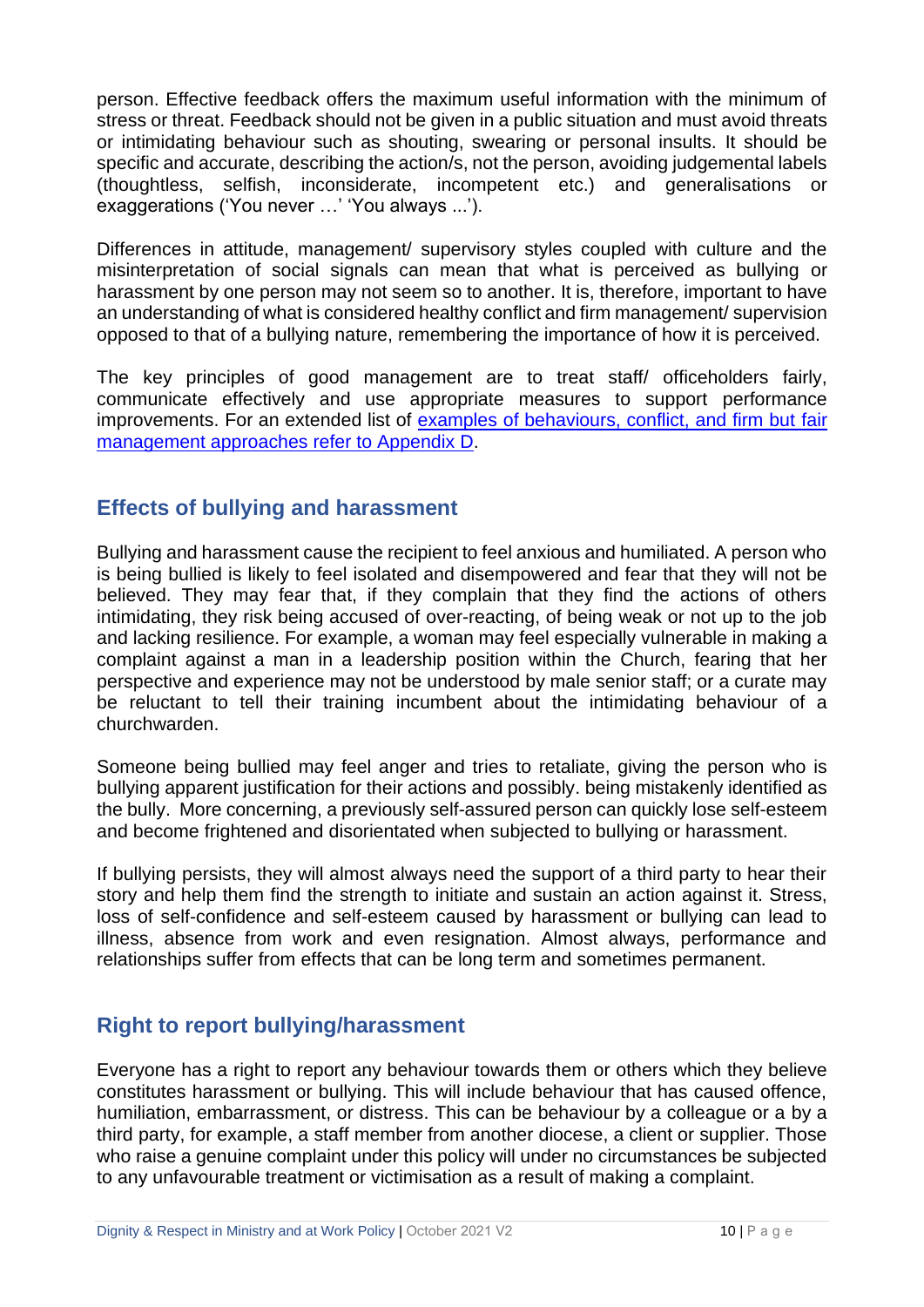Anyone who witnesses an incident that he/she believes to be the bullying or harassment of another member of staff or clergy should report the incident in confidence to an Authorised Listener or your Line Manager or Supervising Minister. All such reports will be taken seriously and in strict confidence as far as it is possible to do so. If the incident gives rise to a concern about the practice, performance or behaviour relating to the safeguarding of children or adults who may be vulnerable, the Diocesan Safeguarding Adviser should also be informed, and it will be investigated according to the national Church's procedures for allegations [\(Practice Guidance: Responding to, assessing and managing](https://www.churchofengland.org/sites/default/files/2017-12/Responding%20PG%20V2.pdf) safeguarding [concerns or allegations against church officers\)](https://www.churchofengland.org/sites/default/files/2017-12/Responding%20PG%20V2.pdf).

#### <span id="page-10-0"></span>**Reluctance to complain**

If other people do not appear to react to what is happening, the person being bullied may think 'this is normal in this group of people or workplace' and assume it is something they must learn to tolerate. Witnesses may be so relieved not to be the focus of such behaviour that they collude to avoid attention or don't complain due to fear of the consequences.

Both recipient and witnesses may fear that they will not be believed or that there will be retribution if they complain. They may also fear that, if they complain, they may have to face the upheaval of moving workplace or to minister or worship in a different place.

A person making a complaint needs the assurance that their complaint will be given due attention, treated confidentially, that they will be consulted and fully informed before any action is taken and that they will not be asked to confront the person about whom they are complaining, unless or until they feel ready to do so. The complaint must be investigated especially where there is a safety risk, particularly to children or vulnerable adults.

Fear of not being believed may be reinforced if 'the final straw' is something minor but follows on from an accumulation of other incidents. Both recipients of bullying and those to whom a complaint is made may find it hard to accept that fellow Christians - lay or ordained, women or men - may bully and harass or be the complainant/ alleged victim of such behaviour. They may wrongly interpret bullying as a personality clash or mistakenly assume that it is their Christian duty to put up with bullying or abusive behaviour by others.

#### <span id="page-10-1"></span>**Deliberate or malicious behaviour**

People who deliberately or maliciously bully or harass do not commonly do so in front of those whose power or authority they respect or fear. They may be likeable and pleasant in many other situations and may be skilful at concealing what is happening, only bullying, or harassing those whom they sense are vulnerable, unlikely to make a complaint or to be believed. It can be very hard for people who have never experienced bullying or harassment themselves or have not been in a position of vulnerability and powerlessness, to recognise that someone who is amiable and charming in their presence or appears to be a good and committed Christian may be capable of such behaviour. A person prone to bullying and harassing and not open to self-examination is likely to adopt a threefold strategy of defence when confronted with a complaint, namely denial, counterattack against the complainant (who may well have been provoked into behaving badly in an attempt at self-defence) and presenting themselves as the victim ('poor me') of the person making the complaint, thereby gaining sympathy.